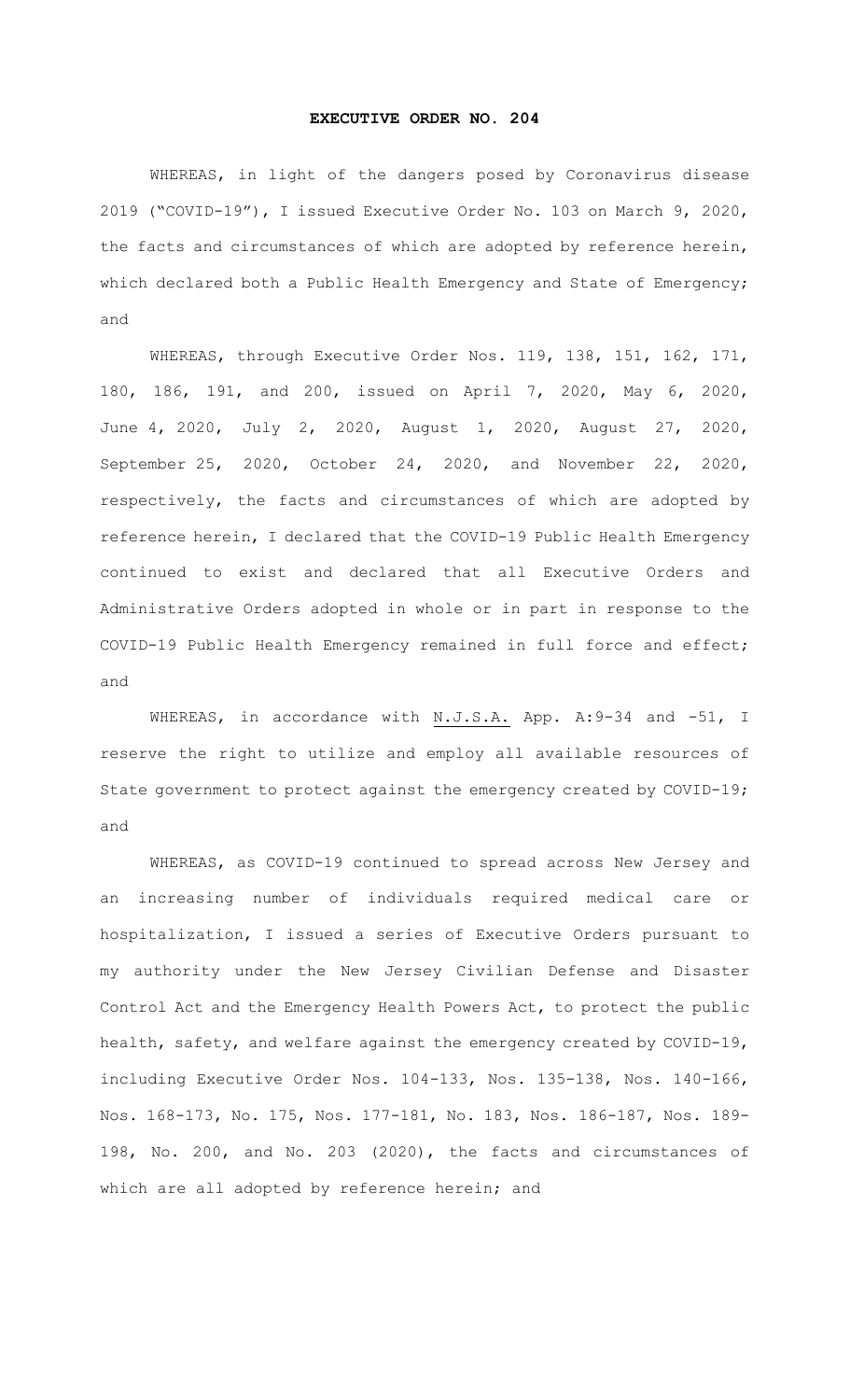WHEREAS, after consultation with officials from the Department of Health ("DOH"), I announced a multi-stage New Jersey's Road Back Plan for the methodical and strategic reopening of businesses and activities based on scientific data and metrics concerning the level of disease transmission risk and essential classification; and

WHEREAS, on May 29, 2020, I signed Executive Order No. 149, which allowed organized sporting activities to resume on June 22, 2020, in outdoor settings, provided that they did not involve person-to-person contact or individuals routinely interacting in close proximity; and

WHEREAS, Executive Order No. 149 (2020) also directed the Commissioner of the DOH to issue health and safety standards regarding sporting activities before June 22, 2020; and

WHEREAS, on June 15, 2020, the Commissioner of DOH issued Guidance for Sports Activities ("Guidance") that stated that practices and competitions for Low Risk sports, as well as no-contact practices for Medium and High Risk sports, could resume on June 22, 2020 in outdoor settings, because pursuant to Executive Order No. 149 (2020), they do not involve person-to-person contact; and

WHEREAS, Medium and High Risk sports were subsequently permitted to resume in outdoor and indoor settings with strict limitations on contact activities indoors; and

WHEREAS, on October 12, 2020, I issued Executive Order No. 187, which permitted contact practices and competitions for both Medium Risk and High Risk sports to resume in indoor settings, so that all sports activities were permitted to operate in indoor and outdoor settings subject to DOH guidance; and

WHEREAS, in light of outbreaks associated with youth sports teams in New Jersey that had participated in interstate games, I issued Executive Order No. 194 (2020), which prohibited indoor interstate youth sports competitions; and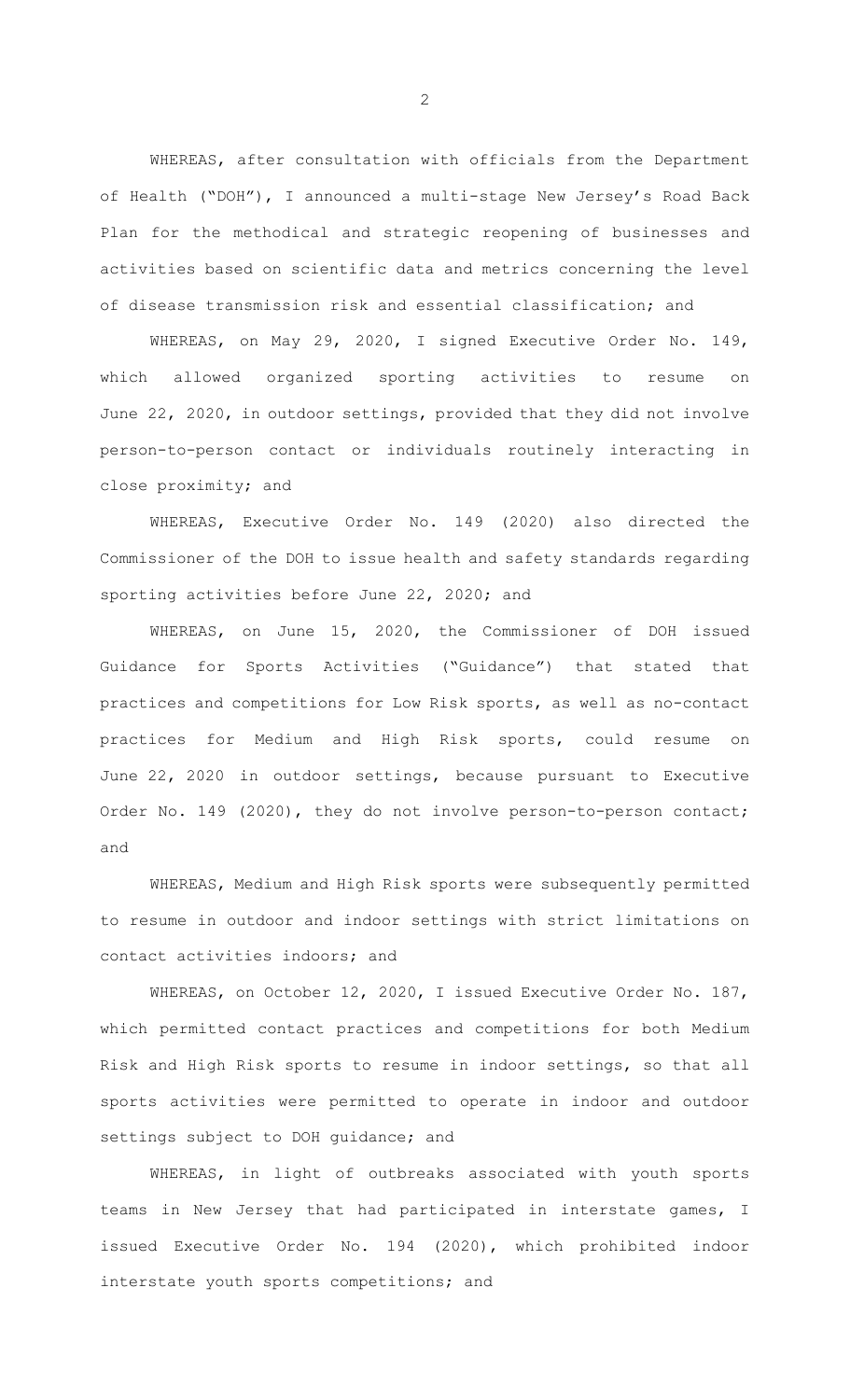WHEREAS, the number of confirmed cases of COVID-19 continues to increase dramatically, demonstrating more significant community spread; and

WHEREAS, the Centers for Disease Control and Prevention ("CDC") and DOH have maintained that congregation of individuals, particularly in indoor environments, is a contributing factor in the spread of COVID-19; and

WHEREAS, the institution of mitigation protocols limiting certain high-risk activities is necessary to combat the spread of the virus and lessen the need for more comprehensive restrictions; and

WHEREAS, the progress we made earlier this year demonstrates the effectiveness of such protocols, particularly those that prevented individuals from congregating indoors and encouraged avoidance of close contact in indoor settings, where the virus is more readily transmitted; and

WHEREAS, in the past nine months, we have gained critical knowledge in our experience with COVID-19, including a better understanding of the risks associated with certain activities and the safeguards that can be implemented to mitigate those risks; and

WHEREAS, this information, together with expanded access to testing, personal protective equipment, and other materials necessary to protect individuals from spread of the virus, allows us to permit certain activities to continue while others are subject to restrictions; and

WHEREAS, the CDC has advised that there is risk associated with any indoor sports activity, including practices, and particularly with full competitions between teams, with the highest risk associated with competitions between teams from different states; and

WHEREAS, the risks associated with such activities extend beyond the practice or competition itself, as individuals participating in sports activities tend to congregate on benches, sidelines, in locker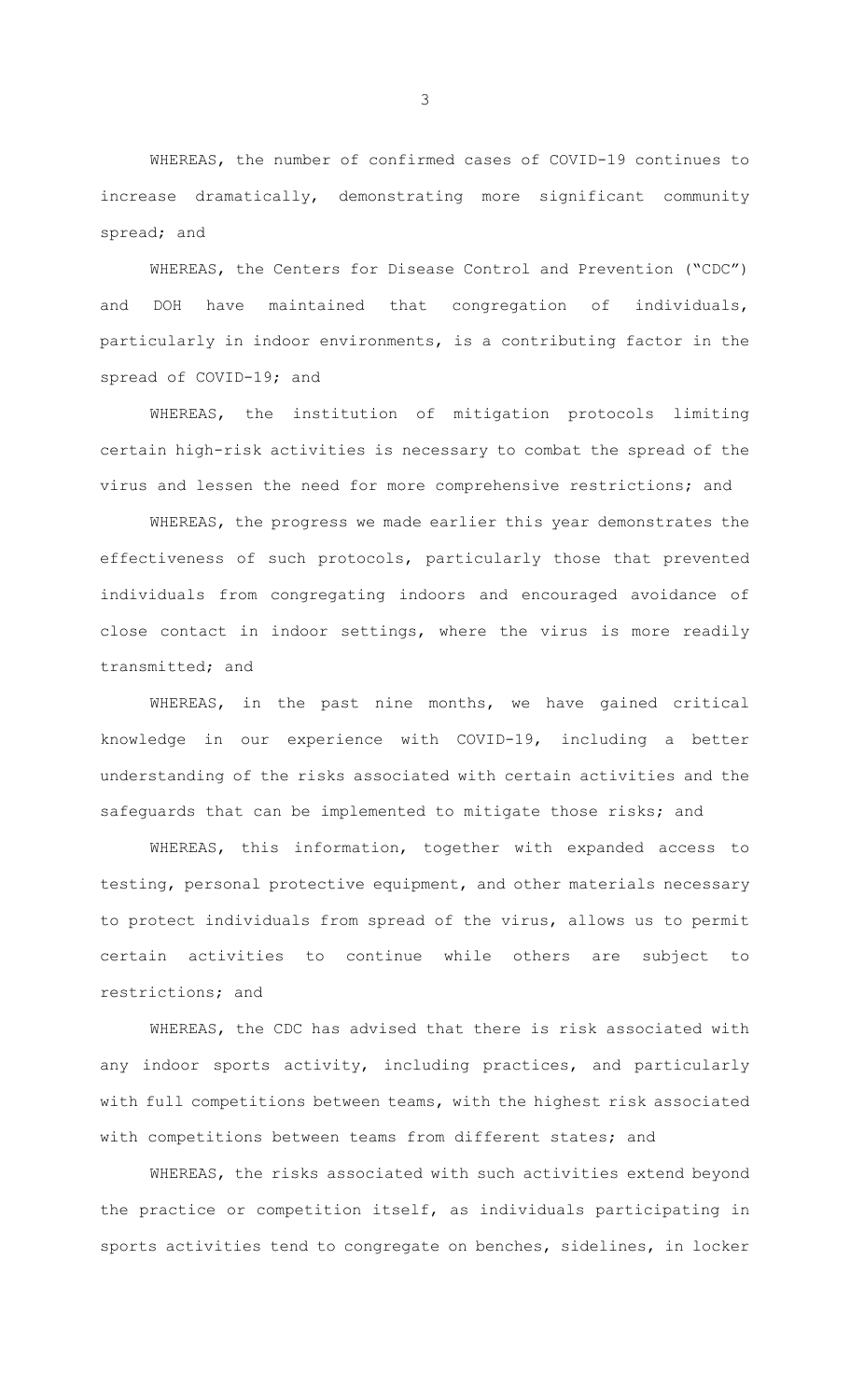rooms, and other similar settings that are not amenable to social distancing; and

WHEREAS, the restart of other similar indoor activities, such as exercise classes at gyms, have not been linked to any significant confirmed outbreaks; and

WHEREAS, since the reopening of indoor youth sports practices and competitions, there have been numerous confirmed outbreaks amongst teams in New Jersey that are believed to be associated with participation in sports activities, including non-contact sports activities such as swimming and gymnastics, with additional investigations pending; and

WHEREAS, the CDC has noted that the incubation period for the virus is approximately 14 days, so that a month-long pause will capture data over two incubation periods; and

WHEREAS, college and university athletic programs and professional athletic teams, leagues, and organizations, are readily able to establish comprehensive protocols for the athletes participating within their programs, including by placing limitations on outside activities, subjecting participants to regular testing, and requiring athletes to reside in a specified location; and

WHEREAS, though high school teams are also typically subject to strict health and safety protocols by schools and overseeing organizations, so that they have previously been treated similarly to collegiate and professional sports in outdoor settings, it is still appropriate to restrict activities indoors where the risk of spread is heightened; and

WHEREAS, Executive Order No. 196, issued November 16, 2020, lowered the outdoor gathering limit from 500 to 150 persons; and

WHEREAS, while there is generally less risk associated with outdoor gatherings, it is appropriate to reduce the outdoor gatherings limit in our State to no more than 25 people to prevent increased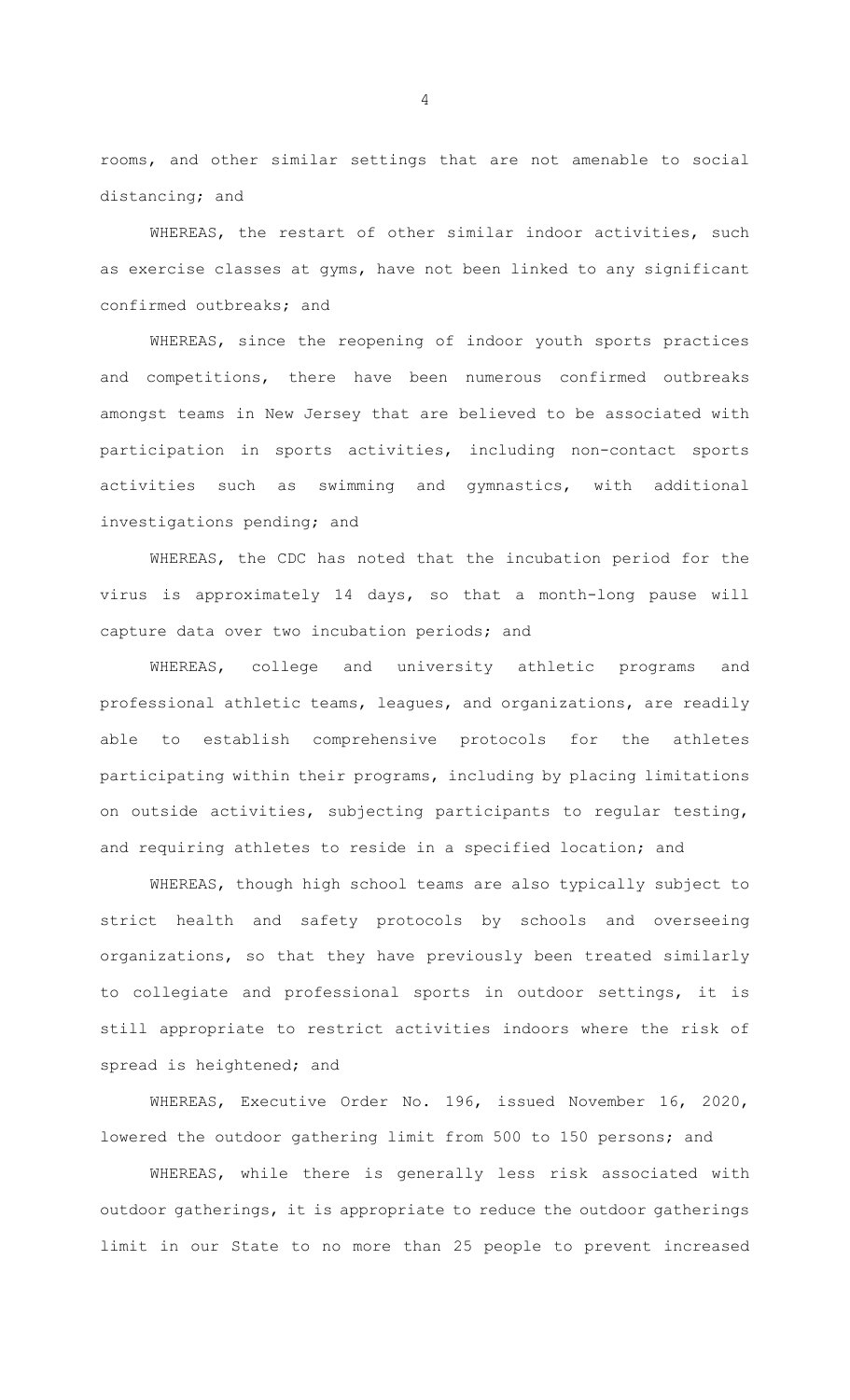transmission through super-spreading events and large community gatherings; and

WHEREAS, individuals organizing and participating in outdoor gatherings must continue to utilize protective measures, including use of masks and social distancing; and

WHEREAS, addiction group counseling services are a critical social and mental health service that necessitate robust group participation, particularly during the pandemic, which has heightened feelings of stress and social isolation, and thus can exceed the general indoor gathering limit while following health and safety protocols; and

WHEREAS, the Constitution and statutes of the State of New Jersey, particularly the provisions of N.J.S.A. 26:13-1 et seq., N.J.S.A. App. A: 9-33 et seq., N.J.S.A. 38A:3-6.1, and N.J.S.A. 38A:2-4 and all amendments and supplements thereto, confer upon the Governor of the State of New Jersey certain emergency powers, which I have invoked;

NOW, THEREFORE, I, PHILIP D. MURPHY, Governor of the State of New Jersey, by virtue of the authority vested in me by the Constitution and by the Statutes of this State, do hereby ORDER and DIRECT:

1. Practices and competitions for organized, group, and/or competitive sports defined as "Low Risk", "Medium Risk", and "High Risk" by DOH's "Guidance for Sports Activities" are prohibited in indoor settings. Executive Order Nos. 168 and 187 (2020) are hereby superseded to the extent inconsistent with this paragraph.

2. It is hereby restated that Executive Order No. 194 (2020) prohibits facilities within the State from hosting indoor youth sports competitions between two or more out-of-state teams, regardless of whether a New Jersey team is participating in the competition.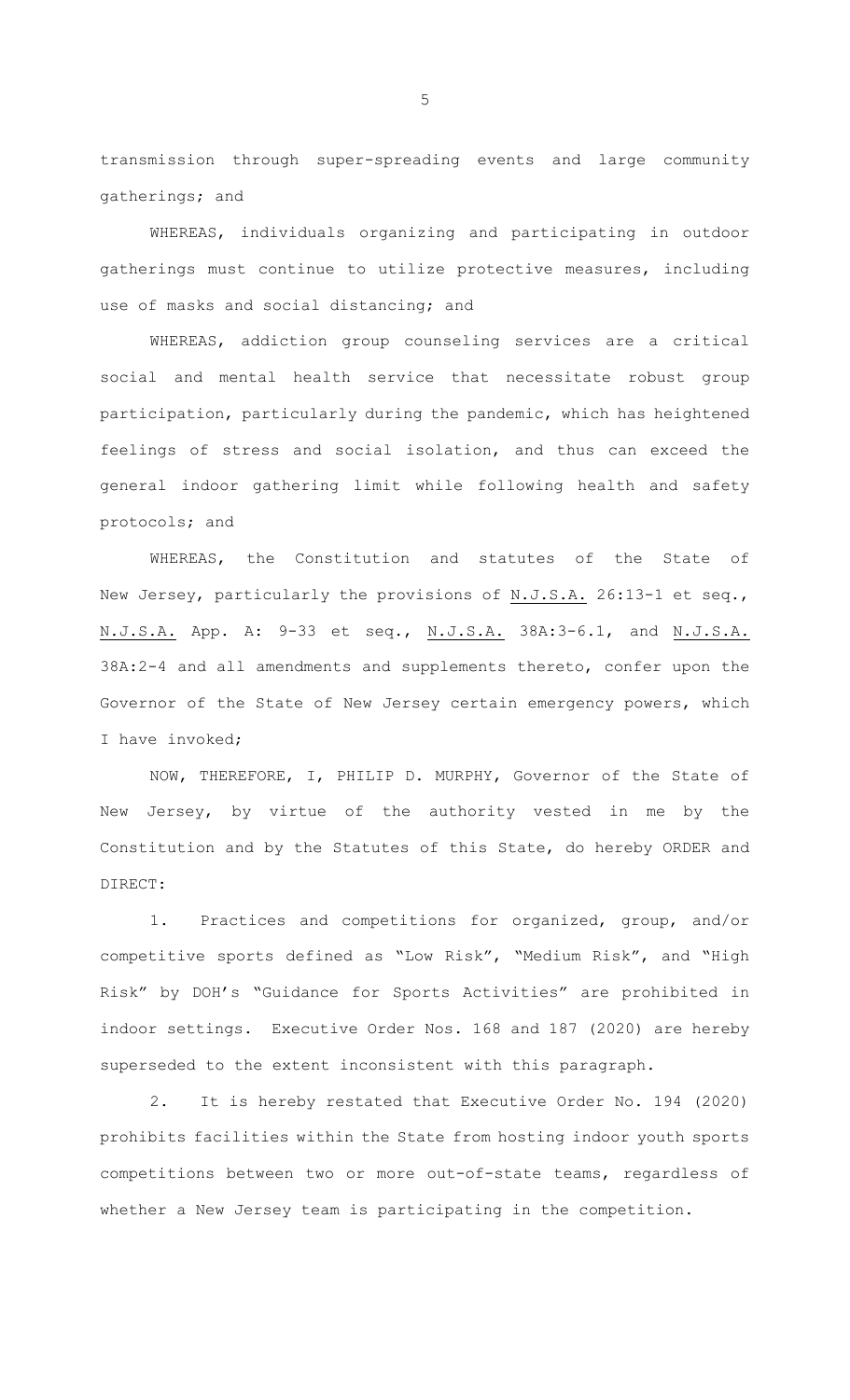3. Paragraphs 1 and 2 of this Order shall not apply to collegiate and professional sports activities, which are permitted to continue operations subject to compliance with all applicable laws, regulations, and Executive Orders, including restrictions on recreational and entertainment businesses in Paragraph 7 of Executive Order No. 157 (2020) and restrictions on gatherings in place at the time the sporting activities occur.

4. Paragraphs 7 - 10 of Executive Order No. 196 (2020) are hereby rescinded and the number of individuals at outdoor gatherings shall be limited to 25 persons or fewer. All other requirements for outdoor gatherings contained in Paragraph 1 of Executive Order No. 161 (2020), including the requirements of Paragraph 2 of Executive Order No. 152 (2020) incorporated by reference therein, shall remain in effect. An outdoor gathering that is a religious service or celebration, political activity, wedding ceremony, funeral, or memorial service is not required to comply with the numerical limit on persons.

5. Professional and collegiate athletic competitions that are conducted outdoors are subject to the outdoor gathering limit of 25 persons. Athletes, coaches, referees, and trainers, and other individuals who are necessary for the competitive professional or collegiate sporting event are not included in the number of individuals present at a gathering for purposes of the limits on gatherings. The provisions of Paragraph 1 of Administrative Order No. 2020-22 regarding outdoor gatherings shall continue to apply.

6. All non-collegiate and non-professional athletic practices and competitions that are conducted outdoors are subject to the current outdoor gathering limit of 25 persons. However, if the number of individuals who are necessary for a practice or competition, such as players, coaches, and referees, is greater than 25 persons, such a practice or competition may proceed, as long as no individuals are present who are not necessary for the practice or competition, such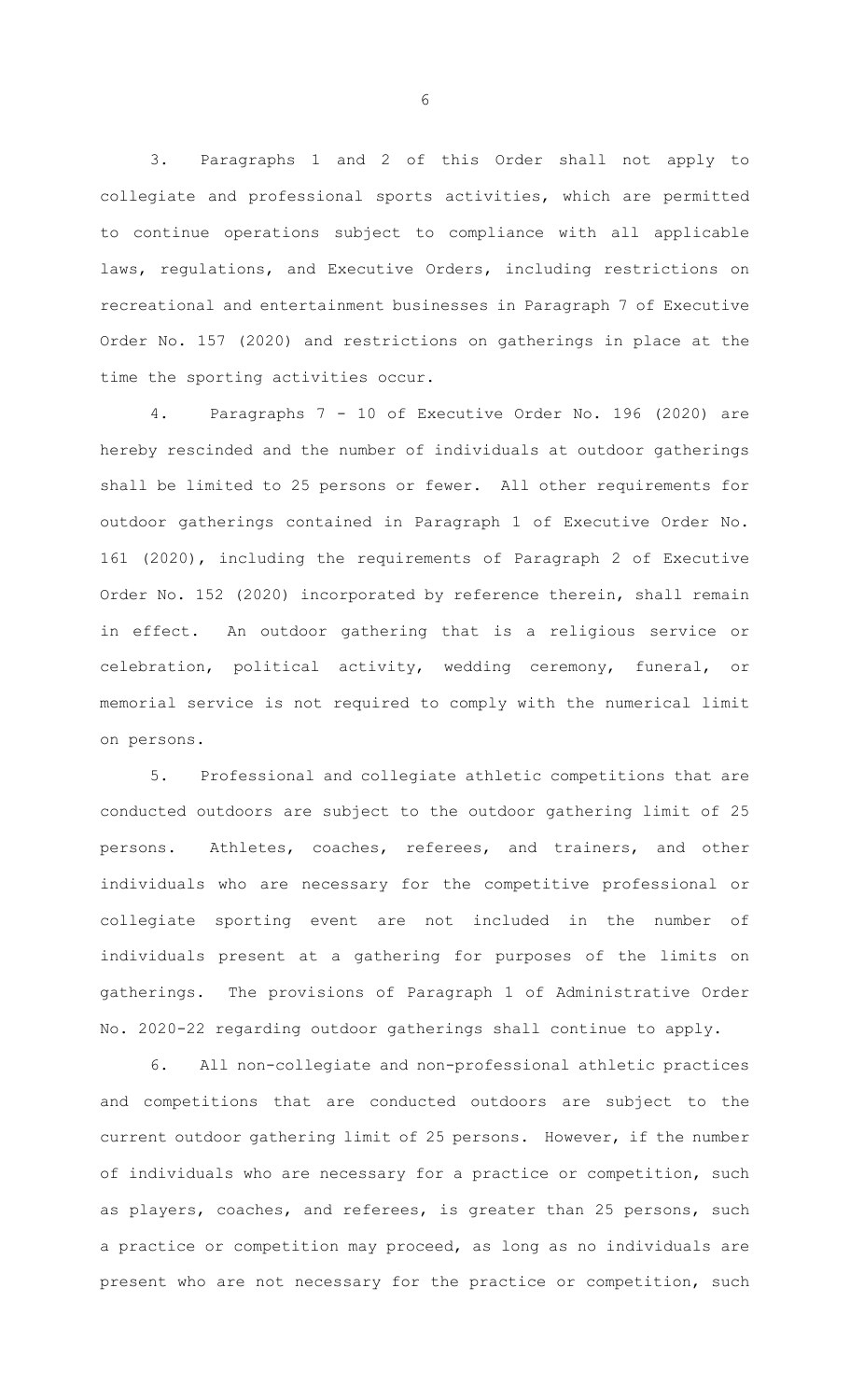as spectators. Paragraph 10 of Executive Order No. 196 (2020) is hereby rescinded.

7. It is hereby clarified that the number of individuals at an indoor gathering that involves an Alcoholics Anonymous meeting, Narcotics Anonymous meeting, or similar meeting of an addiction support group shall be limited to 25 percent of the capacity of the room in which it takes place, but regardless of the capacity of the room, such limit shall never be larger than 150 persons or smaller than 10 persons.

8. The State Director of Emergency Management, who is the Superintendent of State Police, shall have the discretion to make additions, amendments, clarifications, exceptions, and exclusions to the terms of this Order.

9. It shall be the duty of every person or entity in this State or doing business in this State and of the members of the governing body and every official, employee, or agent of every political subdivision in this State and of each member of all other governmental bodies, agencies, and authorities in this State of any nature whatsoever, to cooperate fully in all matters concerning this Order.

10. No municipality, county, or any other agency or political subdivision of this State shall enact or enforce any order, rule, regulation, ordinance, or resolution which will or might in any way conflict with any of the provisions of this Order, or which will or might in any way interfere with or impede its achievement.

11. Penalties for violations of this Order may be imposed under, among other statutes, N.J.S.A. App. A: 9-49 and -50.

12. Paragraph 1 of this Order shall take effect at 6:00 a.m. on Saturday, December 5, 2020, and shall terminate on January 2, 2021, unless otherwise revoked or modified by the Governor. Paragraphs 2 and 7 shall take effect immediately and shall remain in effect until revoked or modified by the Governor, who shall consult